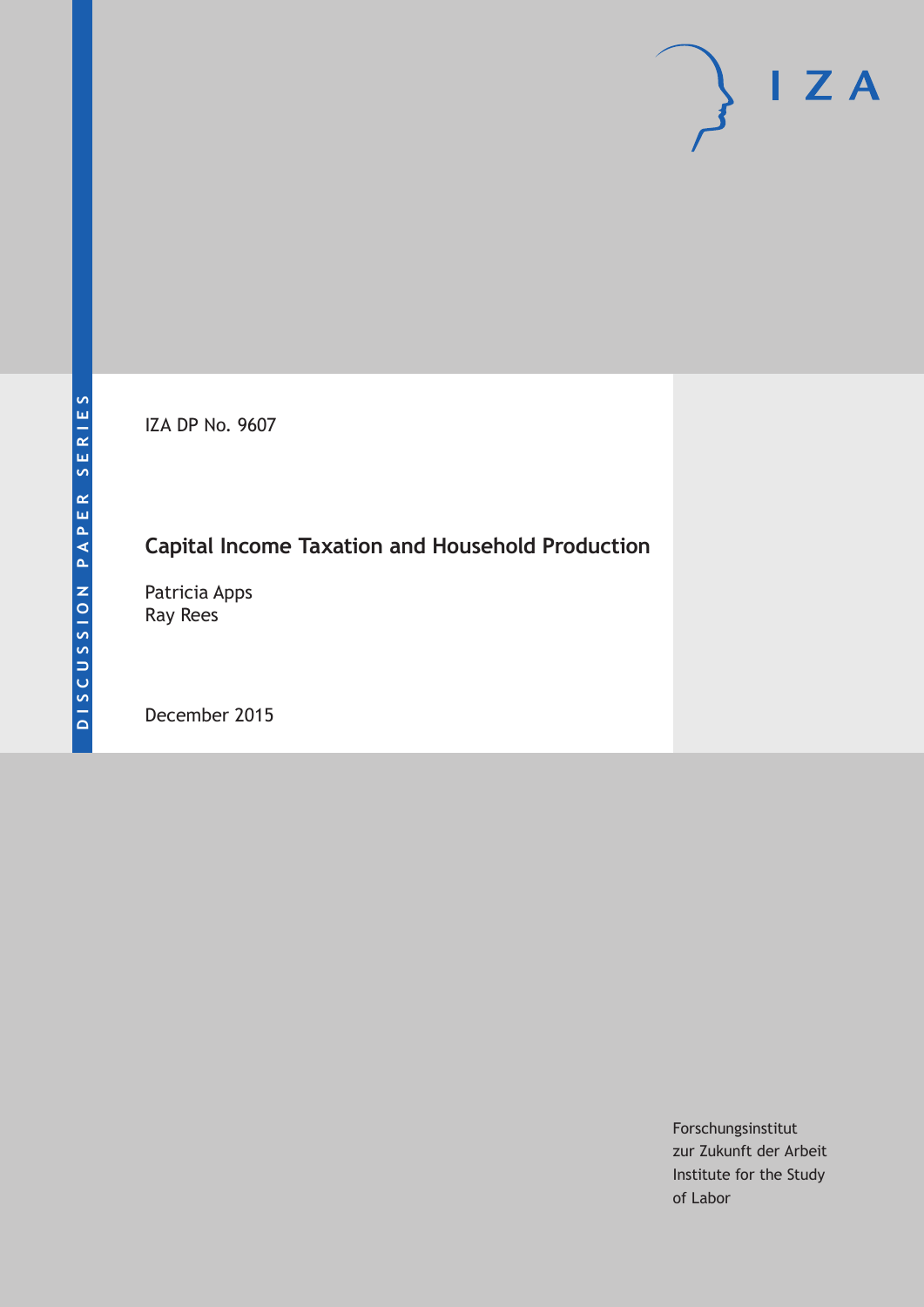# **Capital Income Taxation and Household Production**

### **Patricia Apps**

*Sydney University Law School and IZA* 

## **Ray Rees**

*University of Munich, University of Oslo and Sydney University Law School* 

> Discussion Paper No. 9607 December 2015

> > IZA

P.O. Box 7240 53072 Bonn Germany

Phone: +49-228-3894-0 Fax: +49-228-3894-180 E-mail: iza@iza.org

Any opinions expressed here are those of the author(s) and not those of IZA. Research published in this series may include views on policy, but the institute itself takes no institutional policy positions. The IZA research network is committed to the IZA Guiding Principles of Research Integrity.

The Institute for the Study of Labor (IZA) in Bonn is a local and virtual international research center and a place of communication between science, politics and business. IZA is an independent nonprofit organization supported by Deutsche Post Foundation. The center is associated with the University of Bonn and offers a stimulating research environment through its international network, workshops and conferences, data service, project support, research visits and doctoral program. IZA engages in (i) original and internationally competitive research in all fields of labor economics, (ii) development of policy concepts, and (iii) dissemination of research results and concepts to the interested public.

IZA Discussion Papers often represent preliminary work and are circulated to encourage discussion. Citation of such a paper should account for its provisional character. A revised version may be available directly from the author.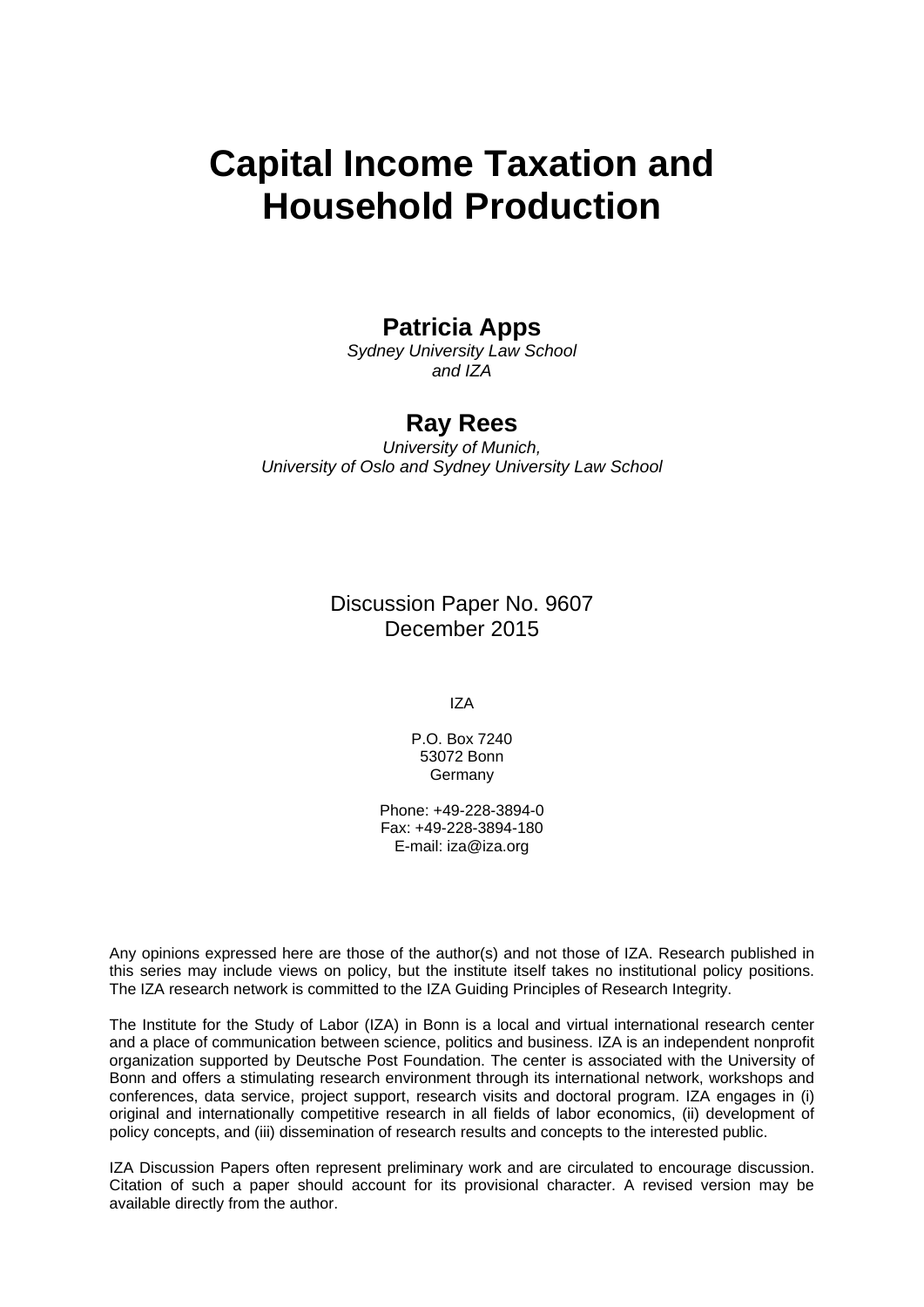IZA Discussion Paper No. 9607 December 2015

# **ABSTRACT**

# **Capital Income Taxation and Household Production\***

The Atkinson-Stiglitz Theorem and its extensions have been interpreted as implying that capital income should not be taxed. If, as seems reasonable on empirical grounds, we introduce production of household goods with close market substitutes, this conclusion no longer holds. We analyse optimal capital income taxation for this case.

JEL Classification: H22, D13

Keywords: optimal capital taxation, household production

Corresponding author:

 $\overline{\phantom{a}}$ 

Patricia Apps Faculty of Law University of Sydney NSW 2006 Australia E-mail: patricia.apps@sydney.edu.au

<sup>\*</sup> We are grateful to Robin Boadway for helpful notes and comments. The research was supported under the Australian Research Council's Discovery Project funding scheme (Project ID: DP120104115).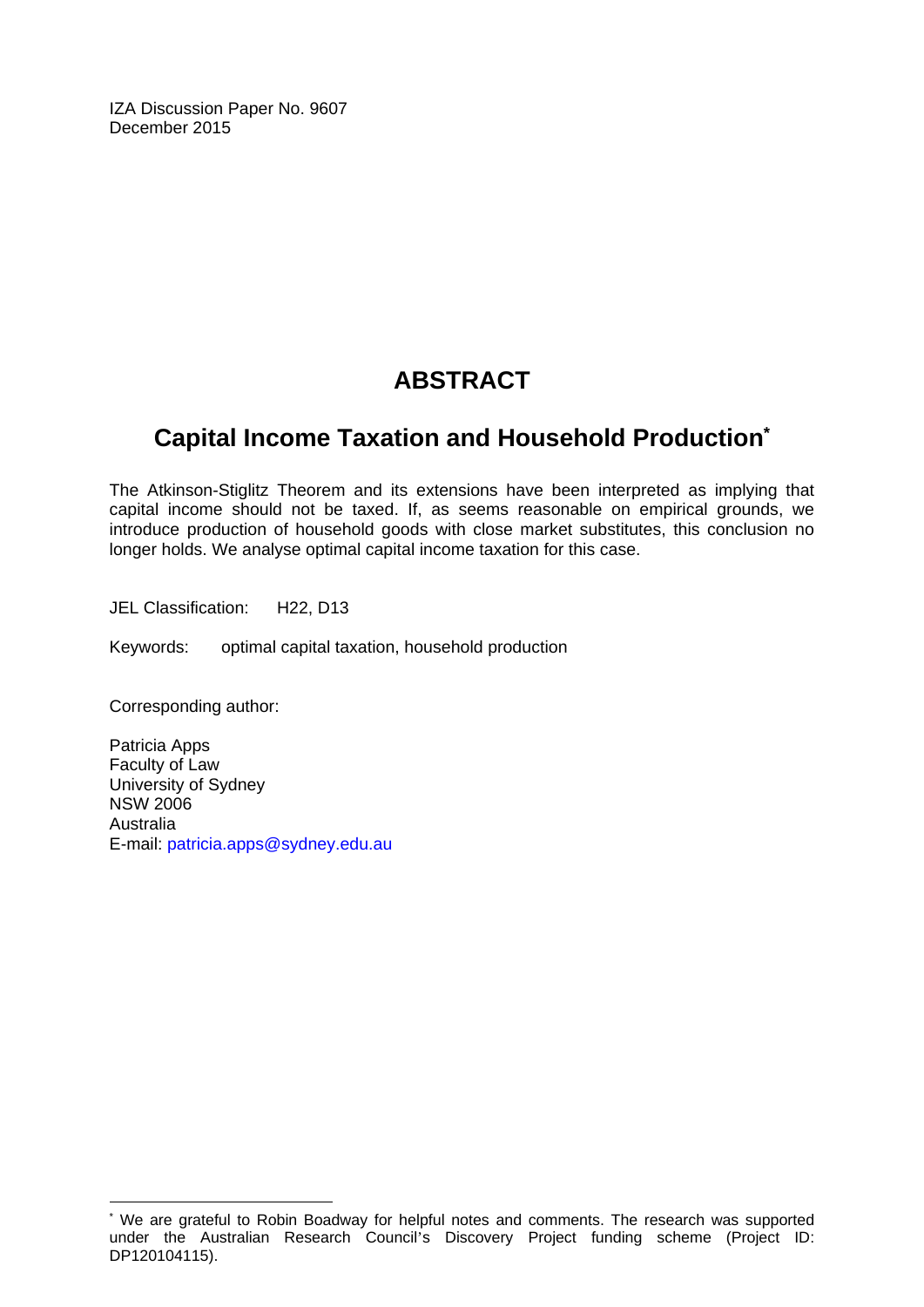#### 1 Introduction

In a standard model of the intertemporal labour supply/consumption/saving decision, with weak separability between consumption and leisure in each period, identical preferences across households and a Mirrlees optimal nonlinear tax on labour earnings, the Atkinson-Stiglitz Theorem<sup>1</sup> implies that there is no case for taxing future consumption and therefore the return to saving. An extension of this theorem by Konishi (1995), Laroque (2005) and Kaplow (2006) replaces the assumption of an optimal nonlinear tax system with that of the planner being able to choose any smooth function from gross to net income, and shows that an allocation with both direct and indirect taxation can always be Paretodominated by one with direct taxation alone. This in the intertemporal context again implies no taxation of the return to saving. Thus taxation of capital income is purported to be at best superfluous, at worst non-optimal.

The assumptions of weak separability, identical preferences and the existence of optimal or unrestricted nonlinear taxation are of course strong, and a number of studies<sup>2</sup> have shown that the result, which in policy-related discussions is often expressed<sup>3</sup> as "capital income ought to be untaxed", is not robust to their relaxation. This paper contributes to this literature by analysing the implications for the form of the optimal taxes on labour earnings and capital income of introducing household production as a form of time use, along with market work. We continue to assume identical preferences, since this avoids the issue of making interpersonal comparisons when preferences differ.<sup>4</sup> There are strong arguments on empirical grounds for making this extension. One has only to consider typical household production activities - meal preparation, domestic accounting and financial management, laundry, house maintenance and cleaning, and above all child care - to see that they all have close but usually imperfect substitutes that can be bought on markets.<sup>5</sup>

In the next section we set out the basic two-period model of the individual consumer/worker who saves in a perfect capital market, consumes a household good and a market good in each period, and divides her time endowment between market work and household production in the first period. In Section 3 we assume there are two wage types and examine the determinants of optimal linear taxation of the return to saving when there is also optimal nonlinear taxation of labour income, given non-observability of wage types, per period consumptions and the output of household production. Section 4 concludes.

<sup>&</sup>lt;sup>1</sup> See Atkinson and Stiglitz  $(1976)$ .

<sup>2</sup> See Banks and Diamond (2010), Diamond and Saez (2011), and Boadway (2009) Ch3 for recent reviews of the literature. The present paper draws particularly on Boadway's discussion.

<sup>3</sup> See for example Mankiw et al (2009).

<sup>&</sup>lt;sup>4</sup>In contrast to Diamond and Spinnewijn (2011) and Saez (2002) who assume preference heterogeneity across households.

<sup>5</sup> Sandmo (1990), Kleven et al. (2000), Kleven (2004) and Alesina et al (2011) analyse the issues of linear direct and/or indirect taxation in the presence of household production in an atemporal context.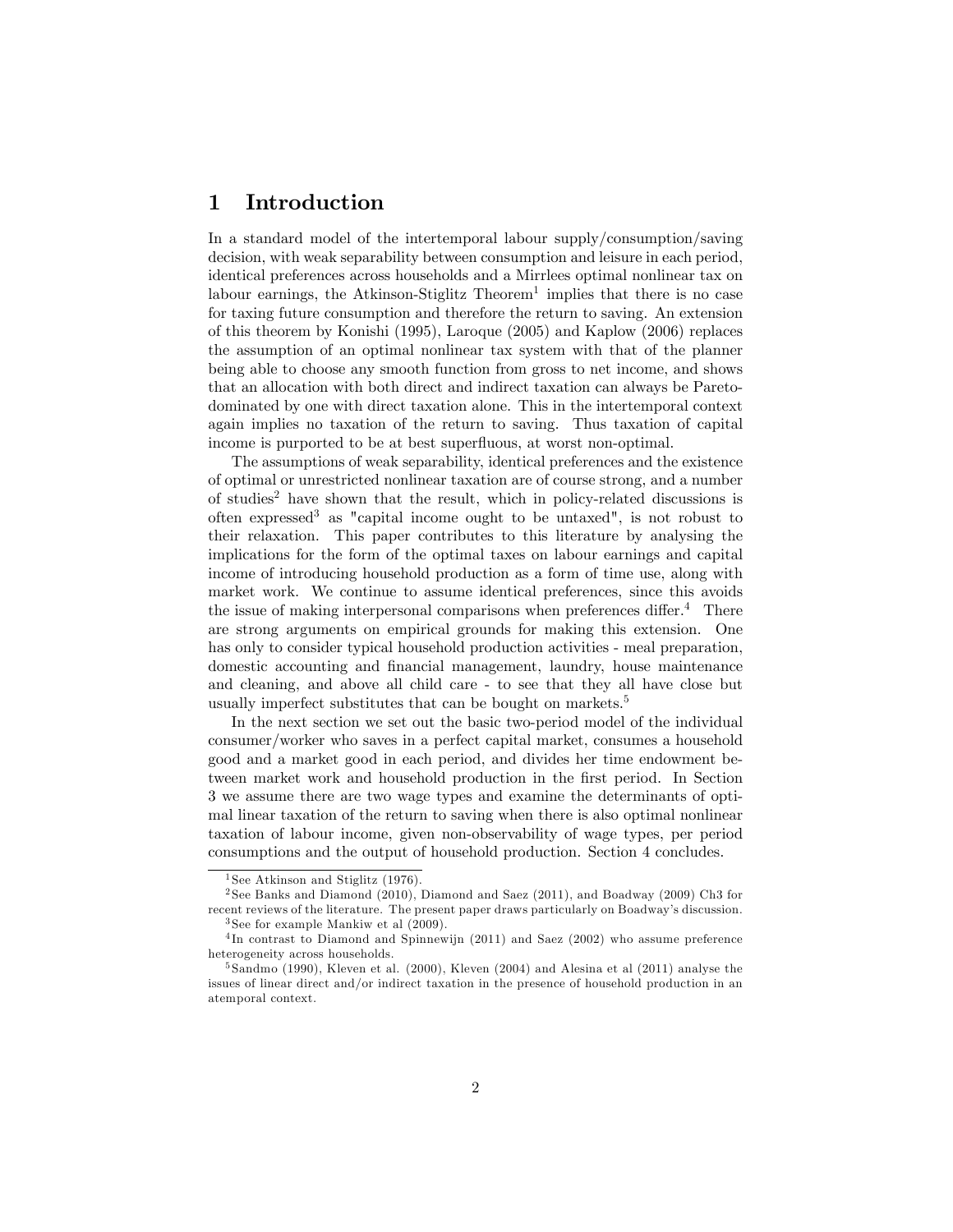#### 2 The Individual Model

A consumer  $i$ 's utility is given by a strictly concave, increasing function

$$
u_i = u(x_{i0}, y_{i0}) + \rho u(x_{i1}, y_{i1})
$$
\n(1)

where  $x$  is a market consumption good, and  $y$  is a good produced within the household. We place for the moment no a *priori* restrictions on the structure of within-period utilities, while adopting the standard assumption that the acrossperiod utilities are additively separable, with  $\rho \in (0, 1]$  a felicity discount factor. In the first period i supplies market labour  $l_i$ , at a wage rate  $w_i$  and in each period supplies  $h_{it}$ ,  $t = 0, 1$  to household production. She retires in the second period. The time constraints, with total available time normalised at 1, therefore are

$$
h_{i0} + l_i = 1 \tag{2}
$$

$$
h_{i1} = 1 \tag{3}
$$

Household production is described simply by

$$
y_{it} = a_{it}h_{it}, \quad t = 0, 1 \tag{4}
$$

so that the productivity coefficients  $a_{it} > 0$  vary across individuals as well as over time. This variation across individuals is essentially what distinguishes time spent in household production from "leisure".

In the standard labour supply model used in analysis of optimal taxation an hour of "leisure time" produces the same implicit output for all individuals, but here one hour spent in producing the good y can yield varying amounts of output, depending on the individual's type. Leisure can be defined as a household good in production of which all households have identical productivity, so that the implicit productivity coefficients can all be normalised to 1.

The important point from the standpoint of an optimal tax model is that the  $a_{it}$  represent differences in *productivities*, of the same nature as the differences in wage rates  $w_i$ , rather than differences in *preferences*, and so present no difficulties in making interpersonal comparisons. The implicit price of a household good is its marginal opportunity cost  $w_i/a_{it}$ , which therefore in general varies across households. If  $a_{it} > a_{it}$  then i is unambiguously better off than j at any given time allocation, other things, especially wage rates, being equal.

Defining  $z_i \equiv w_i l_i$  and assuming that each i saves at the same per period interest rate  $r$  in period 0 allows us to define the wealth constraint, in the absence of taxation, as

$$
\sum_{t=0}^{1} \delta^t x_{it} \le z_i \tag{5}
$$

where  $\delta = (1+r)^{-1}$ , and the consumer chooses optimal life time profiles of consumptions, time allocations and saving by maximising (1) subject to (2)-(5).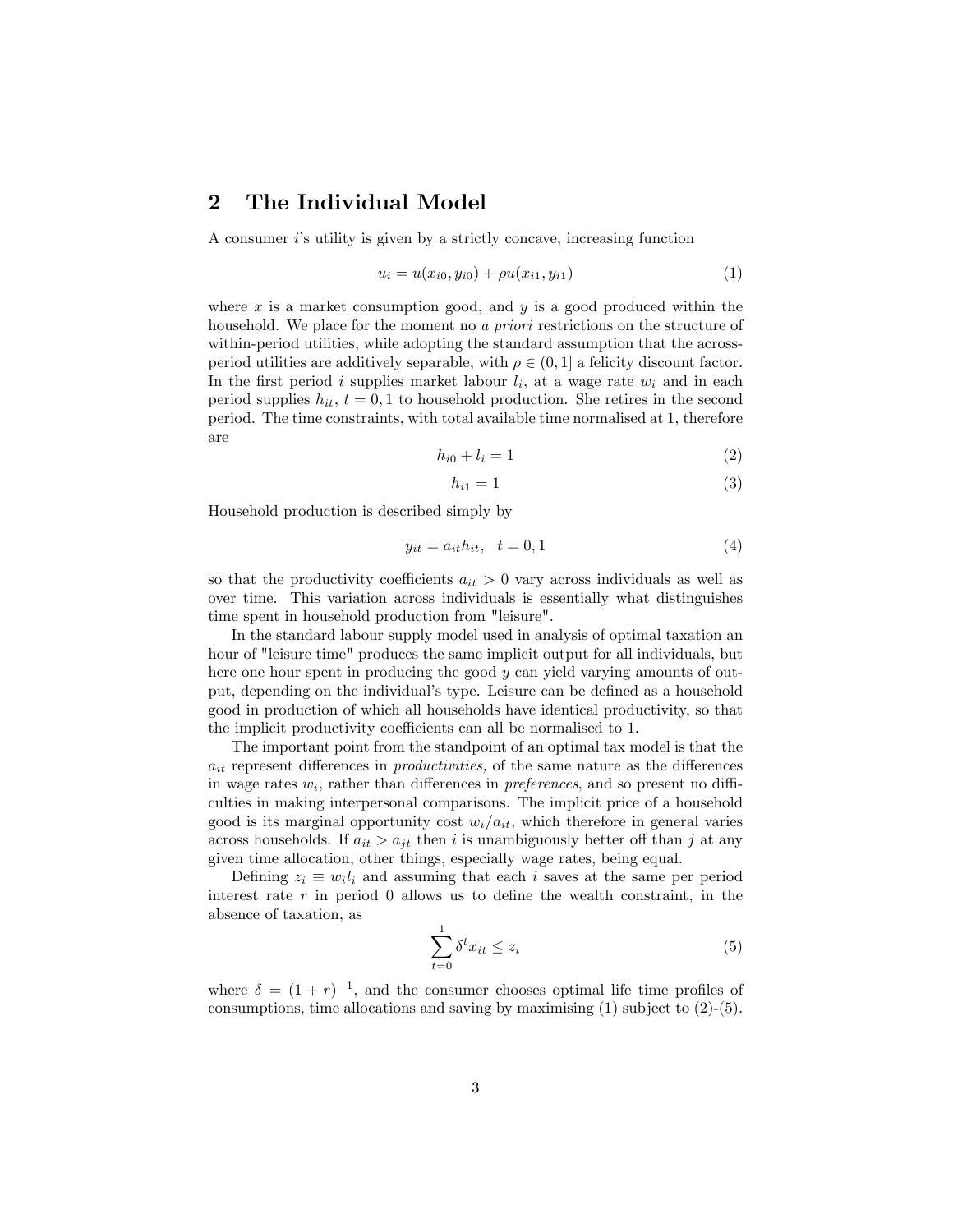In what follows however we simplify by using the household production and time constraints to write the utilities as

$$
u_i = u(x_{i0}, a_{i0}(1 - \frac{z_i}{w_i})) + \rho u(x_{i1}, a_{i1})
$$
\n(6)

Then only the wealth constraint remains. This will of course depend on the tax system, and so we now turn to that.

## 3 Optimal Linear Consumption Tax with Nonlinear Income Taxation

The planner can observe only gross labour incomes  $z_i$  and net after-tax income, equal to the present value of consumption expenditure  $c_i$ , in period,  $t = 0$ . There are just two wage types  $i = 1, 2$  and we assume  $w_2 > w_1$ . Moreover, to avoid problems of two-dimensional screening, we assume it is common knowledge that  $a_{2t} > a_{1t}$  so that consumer 2 is unambiguously the better off of the two before taxation. Household production is unobservable and so untaxable. Producer prices are normalised at 1 in each period and without loss of generality Örst period consumption is chosen as the numeraire, and so indirect (capital income) taxation takes the form of a consumer price  $(1 + \tau)$  for second period consumption. Because of the non-observability of consumptions  $x_{it}$  only a linear tax  $\tau$  is feasible.

The planner's optimal tax problem can be modelled as choice of  $z_i$ ,  $\tau$  and  $c_i$ , where this last is defined by

$$
x_{i0} + \delta(1+\tau)x_{i1} = c_i \quad i = 1,2 \tag{7}
$$

Thus the planner chooses labour supply and the present value of consumption expenditure, which is equivalent to setting labour income taxation, while setting  $\tau$  is equivalent to taxing the return to first period saving. The consumer maximises the utility function in  $(6)$  with  $z_i$  given, subject to the wealth constraint in (7) with  $\tau$  and  $c_i$  also given. This yields consumption demands  $x_{it}(c_i, z_i, \tau)$ ,  $y_{it}(c_i, z_i, \tau)$  and indirect utility functions  $V^i(c_i, z_i, \tau)$ , with derivatives

$$
V_c^i = \lambda_i; \ V_z^i = -a_{i0}u_2^i/w_i; \ V_\tau^i = -\lambda_i \delta x_{i1}(c_i, z_i, \tau)
$$
 (8)

where  $\lambda_i$  is i's marginal utility of wealth.

In order to ensure satisfaction of the single crossing condition, which takes the form

$$
\frac{\partial[-V_z/V_c]}{\partial w} < 0. \tag{9}
$$

we assume that

$$
\frac{a_{20}}{a_{10}} < \frac{w_2}{w_1} \tag{10}
$$

Note also that we can maximise  $u_2$  with  $(c_1, z_1, \tau)$  as parameters, i.e. with individual 2 "mimicking" 1, in which case we denote

$$
\hat{x}_{21} = x_{21}(c_1, z_1, \tau); \ \hat{V}^2 = V^2(c_1, z_1, \tau) \tag{11}
$$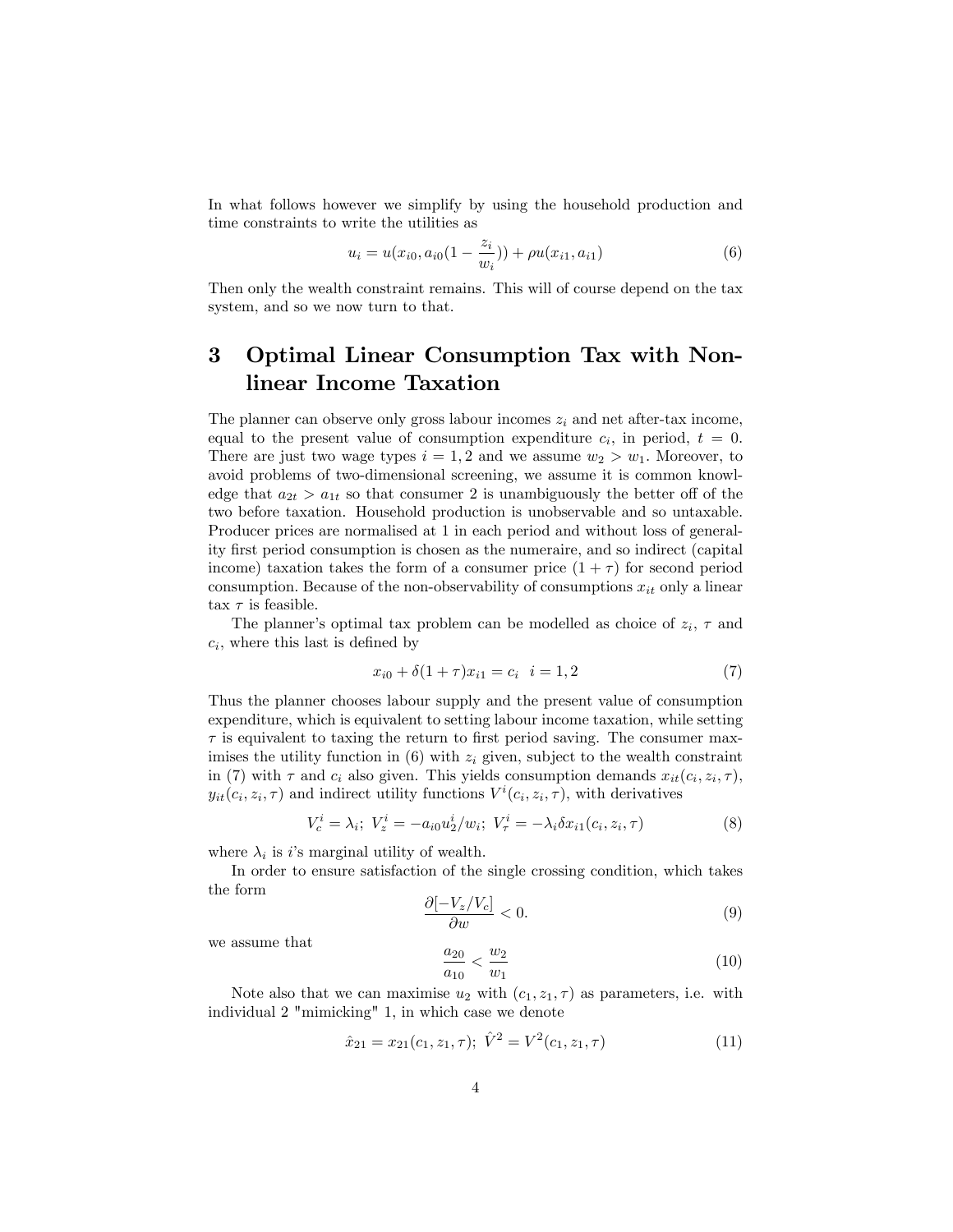and with

$$
\hat{V}_c^2 = \hat{\lambda}_2; \ \hat{V}_z^2 = -a_{20}u_2^2/w_2; \ \hat{V}_\tau^2 = -\hat{\lambda}_2 \delta \hat{x}_{21} \tag{12}
$$

The utilitarian planner solves the problem

$$
\max_{c_i, z_i, \tau} \sum_i \phi_i V^i(c_i, z_i, \tau) \tag{13}
$$

where  $\phi_i$  is the proportion of consumers of type i, subject to the government's per capita revenue constraint

$$
\sum_{i} \phi_i [z_i - c_i + \tau \delta x_{i1}(c_i, z_i, \tau)] \ge G \ge 0
$$
\n(14)

and the incentive compatibility constraint

$$
V^2(c_2, z_2, \tau) \ge \hat{V}^2(c_1, z_1, \tau) \tag{15}
$$

Solving the planner's optimisation problem we obtain: **Result 1**: The optimal capital income tax rate  $\tau^*$  is given by

$$
\tau^* = -\frac{\mu \hat{\lambda}_2 (\hat{x}_{21} - x_{11})}{\lambda \sum_i \phi_i s_i} \tag{16}
$$

where  $s_i < 0$  are the compensated demand derivatives of the  $x_{i1}$  with respect to  $\tau$  and  $\lambda$  is the shadow price of tax revenue.

Proof: See Appendix

This result tells us that capital income should be untaxed  $(\tau^* = 0)$  if and only if  $(\hat{x}_{21} - x_{11}) = 0$ , which will be the case if the utility function  $u(x_{i0}, y_{i0},)$ is weakly separable in  $x, y$ , while future consumption should be taxed relatively more (less) heavily if  $(\hat{x}_{21} - x_{11}) > (\leq)0$ . Thus the case for capital income taxation in this model rests on whether the higher wage consumer's second period consumption when she mimics the lower wage consumer differs from that of the latter.

In the present model the weak separability assumption is not satisfied because of the existence of the time use, household production. Whatever one may think about the common assumption of separability of consumption and leisure, to extend this to household goods and services, and especially to child care, is quite counterfactual.

Some intuition is suggested by the presence of the shadow price of the incentive compatibility constraint  $\mu > 0$  in (16). When  $(\hat{x}_{21} - x_{11}) > 0$ , an increase in  $\tau$  relaxes the incentive constraint by making the utility gained by the higher wage type, 2, when she chooses  $c_1$ ,  $z_1$ , lower relative to that she obtains when she chooses  $c_2, z_2$ , and this increases social welfare at the optimal type-contingent labour earnings tax levels  $(z_i - c_i)$ . A similar argument applies in the converse case in which  $(\hat{x}_{21} - x_{11}) < 0$  and  $\tau$  should be reduced. When  $(\hat{x}_{21} - x_{11}) = 0$ , the IC constraint cannot be relaxed by distorting consumer 1's allocation of  $x_1$ , the first best condition continues to be second best optimal, and only 1's labour supply needs to be distorted to relax the incentive constraint optimally.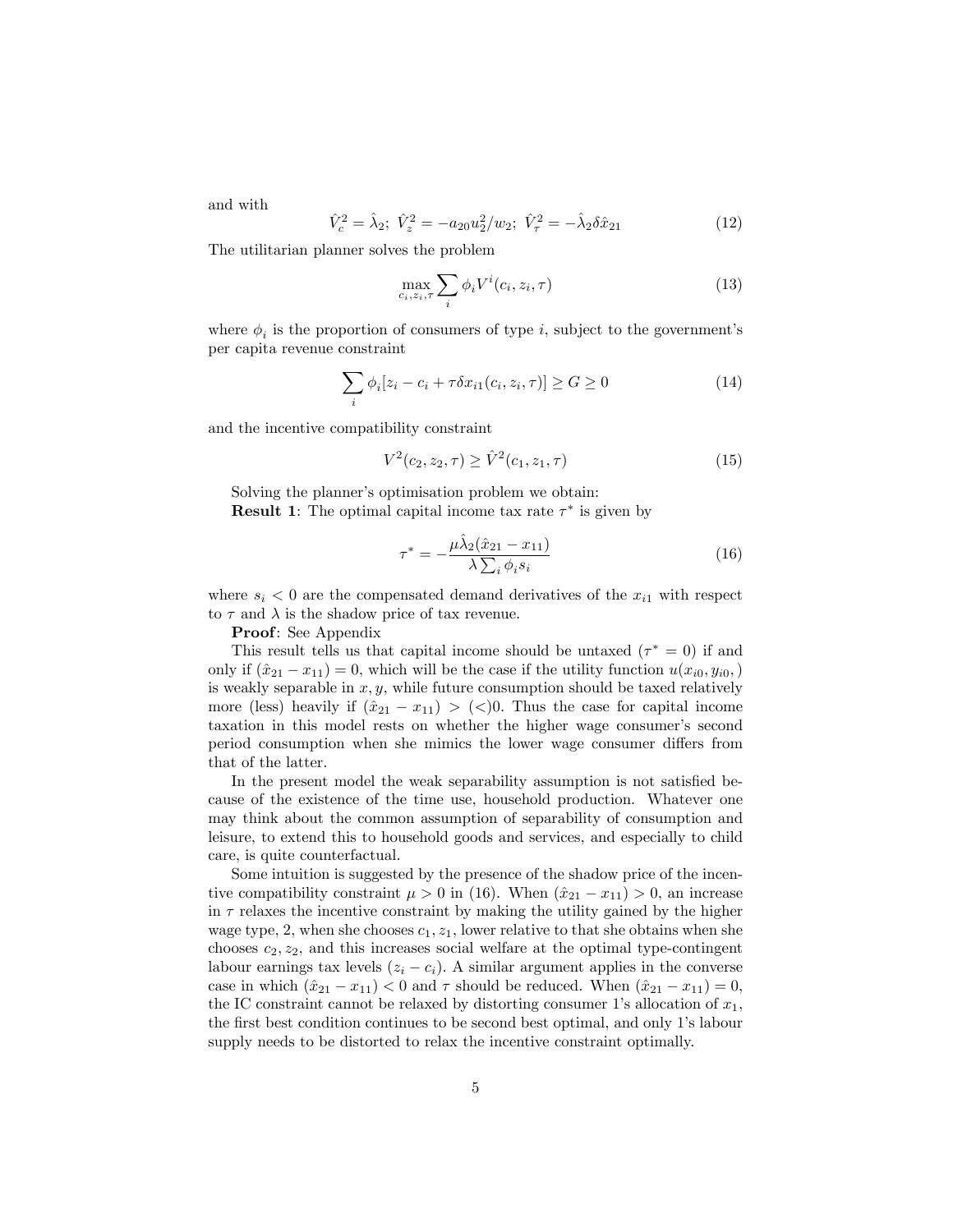Thus the optimal capital income tax rate is given by a trade off between the gain in welfare it gives by relaxing the incentive constraint and the deadweight loss resulting from the distortion in optimal consumption choices, represented by the sum of compensated demand derivatives in the denominator of (16).

Note there is some similarity between this condition and that for the optimal marginal tax rate in the standard optimal linear taxation model. There, the denominator is the same while the numerator is the covariance between the marginal social utility of income across consumers and the amount of the income being taxed. The difference results from the fact that in the linear tax model, the tax rate is determined by the trade off between equity and efficiency. Here on the other hand, this role is being played by the optimal nonlinear taxes, implicitly defined by the optimal  $z_i$  and  $c_i$  values. The role of the indirect tax is to reduce the size of the deviation from the first best lump sum labour income taxes created by the need to ensure incentive compatibility.

At this point it is natural to enquire into the relationship between this key difference  $(\hat{x}_{21} - x_{11})$  and the substitute/complement relationships between the goods in the individuals' utility functions. The Corlett-Hague analysis<sup>6</sup> tells us that with leisure as the untaxed good, the relative tax rate on a consumption good will be higher the stronger its complementarity with leisure, and lower the stronger its substitutability.<sup>7</sup> In the model of intertemporal choice and the taxation of savings income however, we appear to have a contradictory result:

**Result 2:** The tax rate  $\tau$  on savings income is relatively higher when  $x_{20}$ and  $y_{20}$  are Hicksian substitutes

Proof: See Appendix

This result appears to contradict the Corlett-Hague theorem, but this puzzle disappears once it is realised that the tax is being imposed on  $x_1$ , not  $x_0$ . In a reduced form sense  $x_1$  and  $x_0$  are gross substitutes *via* the wealth constraint, implying that in this sense  $y_{20}$  and  $x_{21}$  are complements.

The intuition for this second result is as follows. Given  $c_1, z_1, w_2 > w_1$ implies that if type 2 mimics type 1, she has to work fewer hours and so has more time available for household production than if she did not mimic 1. If the household good is a substitute for the market good consumption  $x_{20}$  will be lower and therefore, given the wealth constraint,  $x_{21}$  will be higher.<sup>8</sup> Imposing a tax on  $x_1$  then reduces the gain 2 obtains from mimicking, and so the incentive constraint is relaxed.

 $6$  See Corlett and Hague (1953).

<sup>7</sup> The paper by Kleven et al. (2000) shows in a model of linear taxation that this result no longer holds when both leisure and a consumption good produced domestically are untaxed, because the tax rates on market consumption goods will then depend on the net effect of their complementarity/substitutability relationships with the two untaxed goods. A similar result would be obtained here if we allowed many market and household consumption goods with varying substitute/complement relationships. Empirically however we would expect the substitutability relationships to dominate.

<sup>&</sup>lt;sup>8</sup>The intertemporal structure of the model, with labour supply in the first period and taxed consumption in the second, is what causes the apparent difference to the standard Corlett-Hague results. But, as just pointed out, the household good at  $t = 0$  and consumption at  $t = 1$  are in a reduced form sense complements.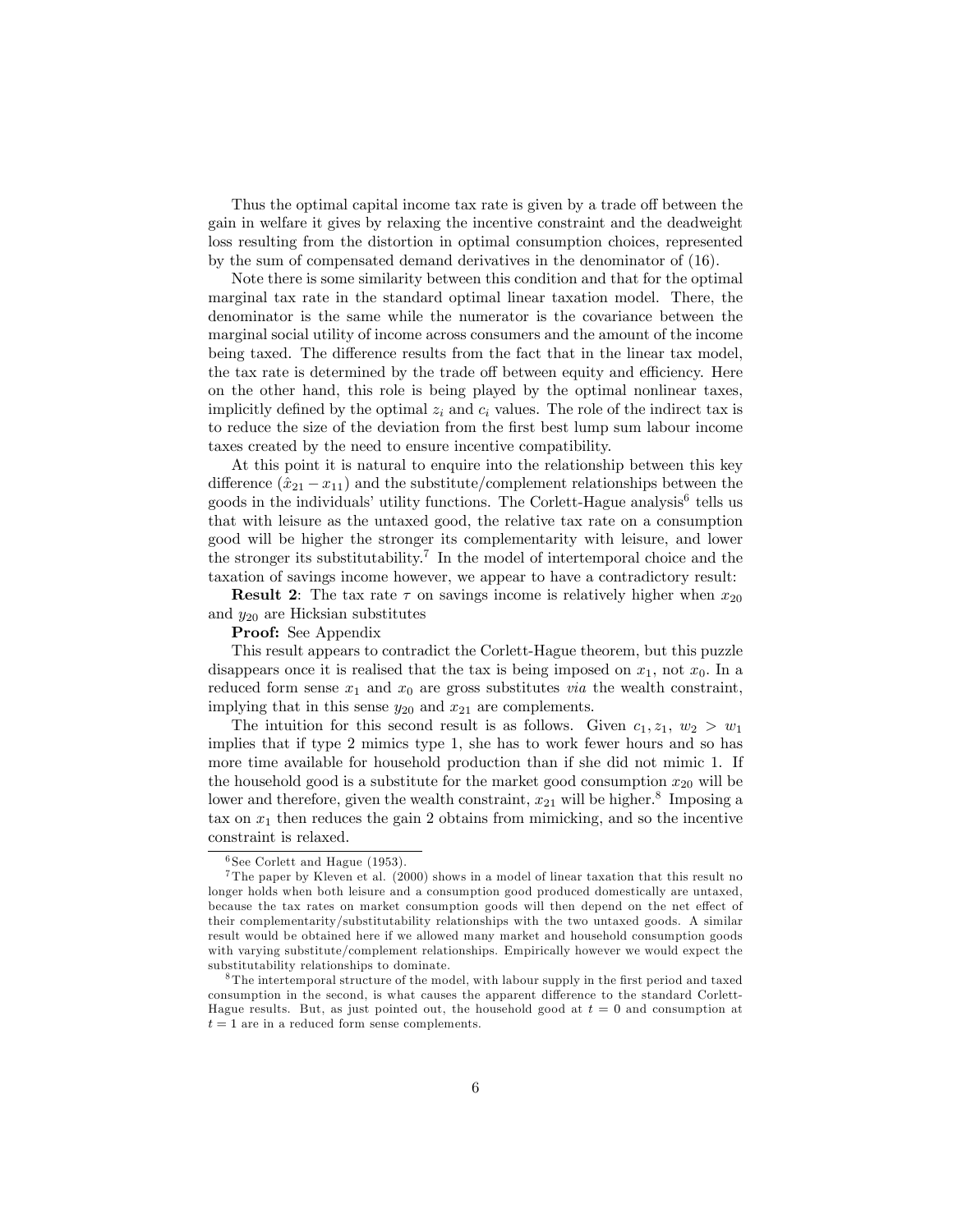We have a further result that shows the effect of the productivity parameter  $a_{20}$  on the tax rate:

**Result 3:** When  $x_{20}$  and  $y_{20}$  are Hicksian substitutes, the higher is  $a_{20}$ , the higher is the tax rate  $\tau$  given that it is positive and the single crossing condition is satisfied.

Proof: See Appendix

The idea here is that increasing  $a_{20}$  has the same effect as increasing the wage rate, in that for given  $c_1$ ,  $z_1$  this increases  $y_{20}$  and therefore in the substitute case reduces  $x_{20}$  and increases  $\hat{x}_{21}$ . Note however that the single crossing condition (9) places a constraint on how high  $a_{20}$  can be, as shown by (10).

#### 4 Conclusion

This paper has argued that it is reasonable to introduce household production into the intertemporal model of the saving decision, and that this means that the weak separability assumption underlying the Atkinson/Stiglitz Theorem is no longer tenable. Indeed the relevant theorem for this case is the Corlett/Hague Theorem, suitably extended to recognise that current and future consumptions are gross substitutes for a given wealth constraint.

#### Appendix

**Proof of Result 1:** From the first order conditions for the problem in  $(13)-(15)$  we obtain:

$$
\lambda \phi_1 = \lambda_1 \phi_1 - \mu \hat{\lambda}_2 + \lambda \phi_1 \tau^* \delta \frac{\partial x_{11}}{\partial c_1} \tag{17}
$$

$$
\lambda \phi_2 = \lambda_2 \phi_2 + \mu \lambda_2 + \lambda \phi_2 \tau^* \delta \frac{\partial x_{21}}{\partial c_2} \tag{18}
$$

$$
-\sum \lambda_i \phi_i + \lambda \delta \sum \phi_i (x_{i1} + \tau^* \frac{\partial x_{i1}}{\partial p}) + \mu (V_p^2 - \hat{V}_p^2) = 0 \tag{19}
$$

Substituting from (17) and (18) into (19) and using the Slutsky equations  $\frac{\partial x_{i1}}{\partial \tau} = s_i - \frac{\delta x_{i1}}{\partial x_{i1}}$  / $\frac{\partial c_i}{\partial \tau}$  gives the result.

**Proof of Result 2:** Given  $c_1$ ,  $z_1$ ,  $\tau$ ,  $a_{1t}$  and  $w_1$ , the type 1 consumer chooses  $x_{11}$ . Then ceteris paribus  $\tau$  is higher the greater is the difference  $(\hat{x}_{21} - x_{11})$ . Thus we just have to carry out the standard comparative statics analysis of the effect of an increase in 2's wage on her equilibrium choice  $\hat{x}_{21}$  when she mimics 1. Standard comparative statics shows that

$$
\frac{\partial \hat{x}_{21}}{\partial w_2} = -u_{120} \frac{a_{20} z_1 \delta (1 + \tau^*)}{D w_2^2} \tag{20}
$$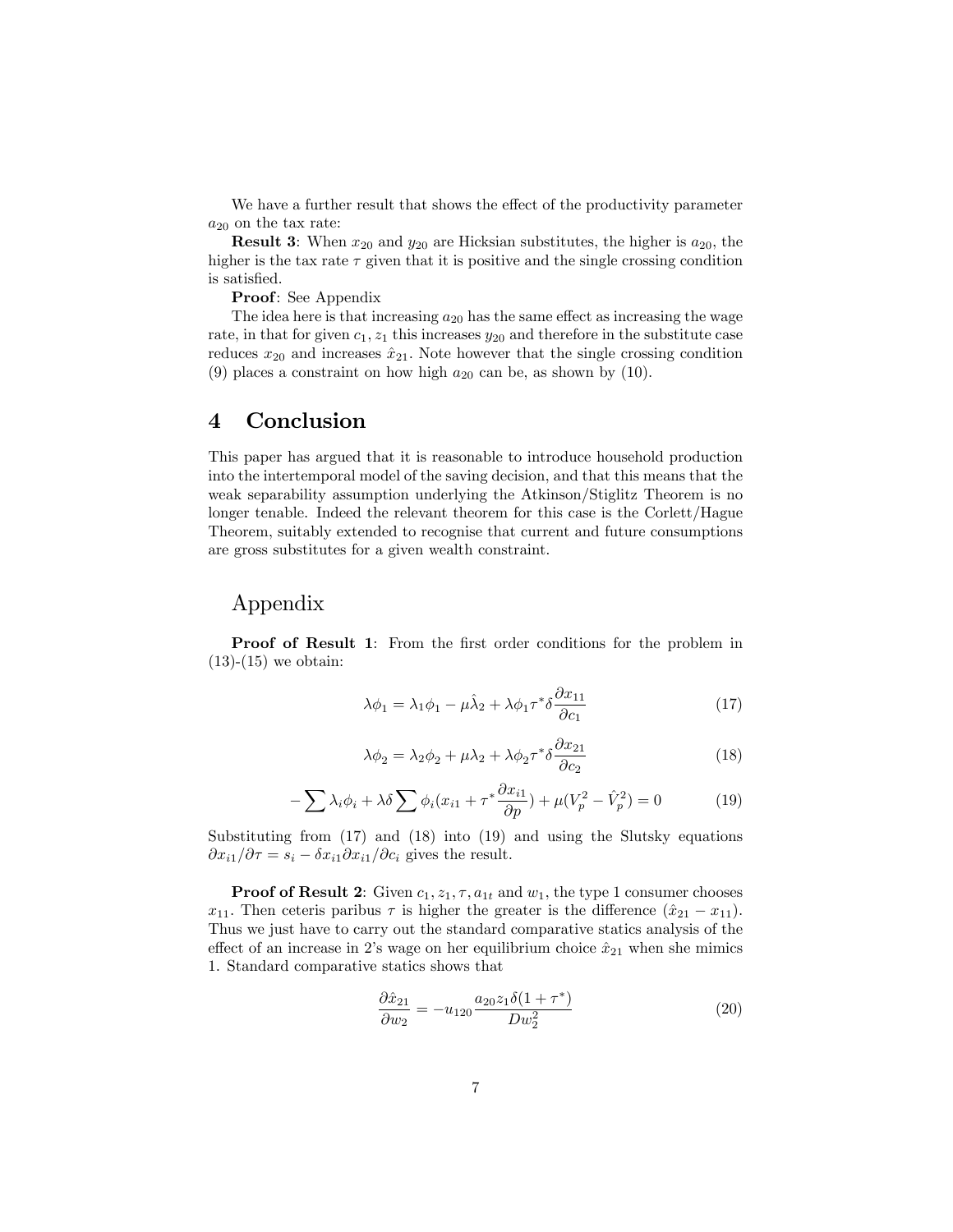where  $u_{120} \equiv \partial^2 u / \partial y_{20} \partial x_{20}$  and  $D > 0$ . Thus if  $x_{20}$  and  $y_{20}$  are substitutes  $u_{120} < 0$  and  $\partial \hat{x}_{21}/\partial w > 0$  and therefore  $w_2 > w_1 \Rightarrow \hat{x}_{21} > x_{11}$ . In that case  $\tau^* > 0$  and, other things equal, will increase with  $w_2$ .

**Proof of Result 3:** Carrying out the same standard comparative statics analysis as in Result 2 we obtain

$$
\frac{\partial \hat{x}_{21}}{\partial a_{20}} = -u_{120} \frac{a_{20} \delta (1 + \tau^*)(1 - z_1/w_2)}{D} \tag{21}
$$

and the same argument as used there applies.

### References

- [1] Alesina, A, A Ichino and L Karabarbounis (2011), "Gender Based Taxation and the Division of Family Chores". American Economic Journal: Economic Policy, 3(2),1-40.
- [2] Apps, P and R Rees (2009), Public Economics and the Household, Cambridge: Cambridge University Press.
- [3] Atkinson, A, and J Stiglitz (1976), "The Design of Tax Structure: Direct vs Indirect Taxation", Journal of Public Economics, 61(1-2), 55-75.
- [4] Banks, J, and P Diamond (2010),"The Base for Direct Taxation", in Mirrlees et. al., (2010), Dimensions of Tax Design, Oxford University Press.
- [5] Boadway, R (2012), From Optimal Tax Theory to Tax Policy, MIT Press
- [6] Corlett, W, and D Hague (1953), "Complementarity and the Excess Burden of Taxation", Review of Economic Studies, 21 (1), 21-30.
- [7] Diamond, P, and E Saez (2011), "The Case for a Progressive Tax: From Basic Research to Policy Recommendations". Journal of Economic Perspectives, 25(4), 165-190.
- [8] Diamond P, and J Spinnewijn (2011), "Capital Income Taxes with Heterogeneous Discount Rates", American Economic Journal: Economic Policy, 3(4), 52-76.
- [9] Kaplow, L (2006), "On the Desirability of Commodity Taxation Even When Income Taxation is Not Optimal", Journal of Public Economics, 90(6-7), 1235-90.
- [10] Kleven, H, W Richter and P Sørensen (2000), "Optimal Taxation with Household Production", Oxford Economic Papers, 52(3), 584-594